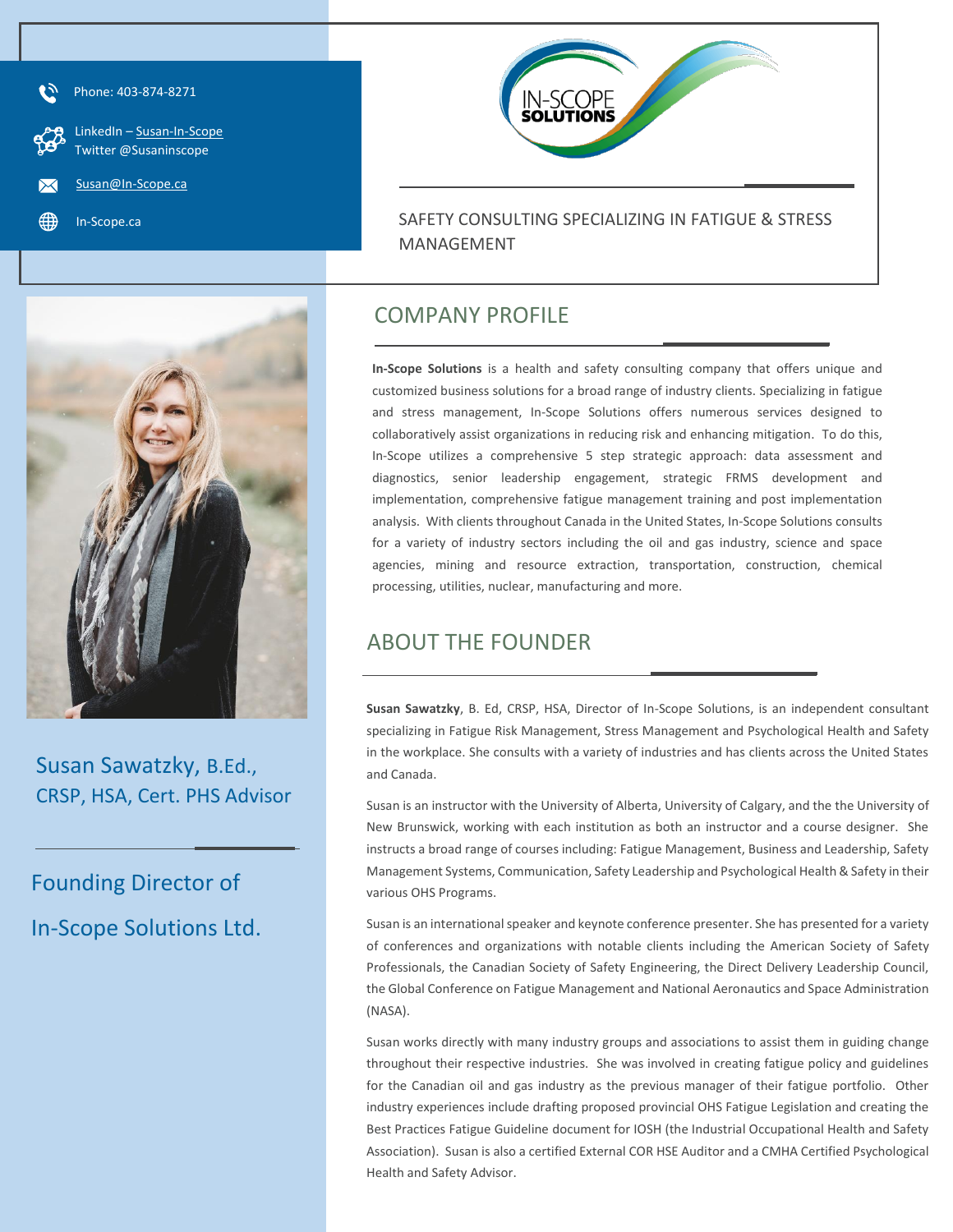

Oil & Gas, Engineering, Resources and Chemical Processing Companies

## PROJECTS & EXPERIENCE

## FATIGUE AND STRESS CONSULTING & TRAINING

#### **NASA - National Aeronautics and Space Administration Fatigue and Stress Training**

Presentation on Managing Stress and Fatigue During Covid. Through several months of consultation with NASA officials, a comprehensive online presentation was created reflecting NASA employee issues related to Covid. In-Scope Solutions created the material and delivered the online presentation to be distributed to all agencies across the country. In-Scope Solutions also brought in a medical doctor, Dr. Ajiri Ikede, specializing in aviation fatigue management to provide a 10-minute segment to ensure all client needs were met.

#### **Pason Systems: Integrated Drilling Data Solutions Fatigue Consulting**

Conducted a comprehensive Fatigue Impact Risk Assessment Report detailing areas of operational demand that would increase risk in relation to fatigue. Organizational control mitigation and individual worker countermeasures in relation to specific assessed risk were detailed. In-Scope also provided comprehensive industry benchmarking for the organization to understand where their fatigue risk management strategies stood in relation to organizational peers, providing foundational work for creating a comprehensive fatigue risk management strategy for the organization.

#### **Mercer Celgar Fatigue Consulting**

Comprehensive assessment of existing risk factors through a Fatigue Impact Risk Assessment. Due to the pandemic, this was accomplished remotely through targeted interviews and discussions. Data and diagnostic information was then used to create a comprehensive report for senior leadership to understand existing risks and to suggest best practices for risk mitigation. A presentation will be provided to the senior leadership team to assist them in better understanding fatigue and the risks that exist in their operational requirements. A comprehensive Fatigue Risk Management Strategy (FRMS) will be built from these reports and collaborative discussions. Training will be provided for all employees in the plant and assistance will be provided for the FRMS implementation.

#### **IBEW - International Brotherhood of Electrical Workers – Nuclear Plant Facility Stress Management Training**

This stress training focused on practical strategies for managing stress in the workplace and at home. Offered as a half day workshop, this session assisted employees in understanding, assessing, and managing the stress in their lives. The training strove to provide insight into what causes stress and to empower attendees to take control of their stress to improve their health and their happiness.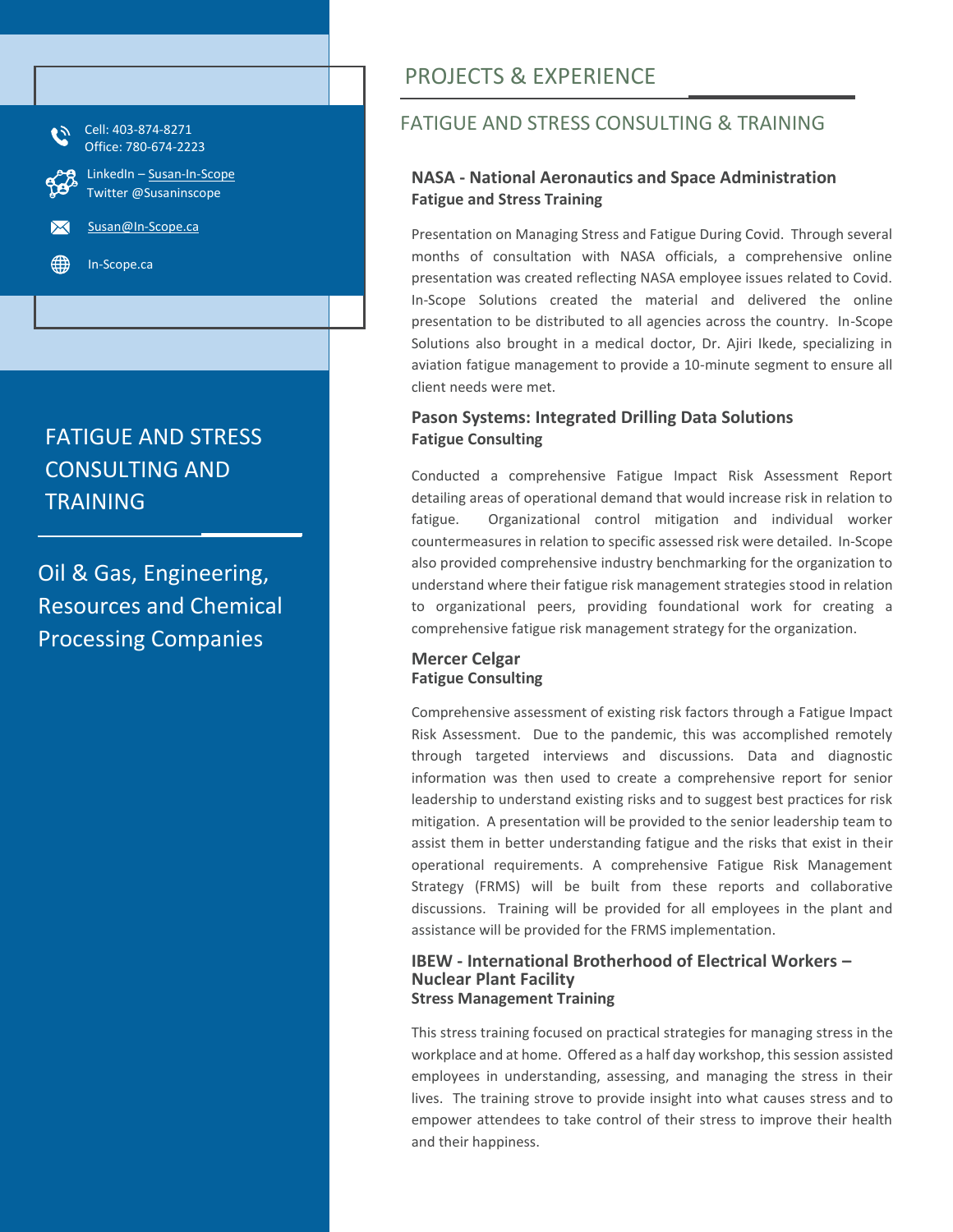

Oil & Gas, Engineering, Resources and Chemical Processing Companies

# PROJECTS & EXPERIENCE

## FATIGUE AND STRESS CONSULTING & TRAINING

### **Enbridge (Multinational Energy Transportation) Fatigue Consulting**

Industry best practices information regarding fatigue risk management strategies was provided to key stakeholders of the TransCanada pipeline implementation project. Comprehensive information on understanding fatigue, the risks it creates in their work environment, and suggested best practice strategies for mitigation was provided with a follow up workshop leading to focused discussions on the best path forward.

### **Pembina Pipelines PHMSA Fatigue Training**

PHMSA compliant training was provided for control room operators and other impacted employees at this the oil and gas pipeline company. Training included detailing PHMSA requirements and highlighting fatigue countermeasures related to control room specifications. Assistance was also provided in ensuring the revised FRMS fully met all PHMSA requirements.

### **Dow Chemical (Processing Plant) Fatigue Training**

Provided extensive training on best practices on fatigue risk mitigation for senior management, managers, supervisors, shift work employees, and general employees at the chemical refining plant.

### **NASA - National Aeronautics and Space Administration (Johnson Space Center – Houston) Fatigue Consulting**

Keynote speaker for three-day working session with safety professionals from Agencies across the country focusing on enhancing fatigue management at NASA. During this three-day workshop, presentations were provided and specific activities and discussions were held to create enhanced fatigue risk assessment and mitigation at each Agency location.

### **Black & McDonald Fatigue Management Training**

Provided consultation and training to assist workers at Black & McDonald in better managing fatigue in the workplace. Presentation on understanding fatigue impairment and fatigue management techniques, followed by HR discussions on integrating suggested processes.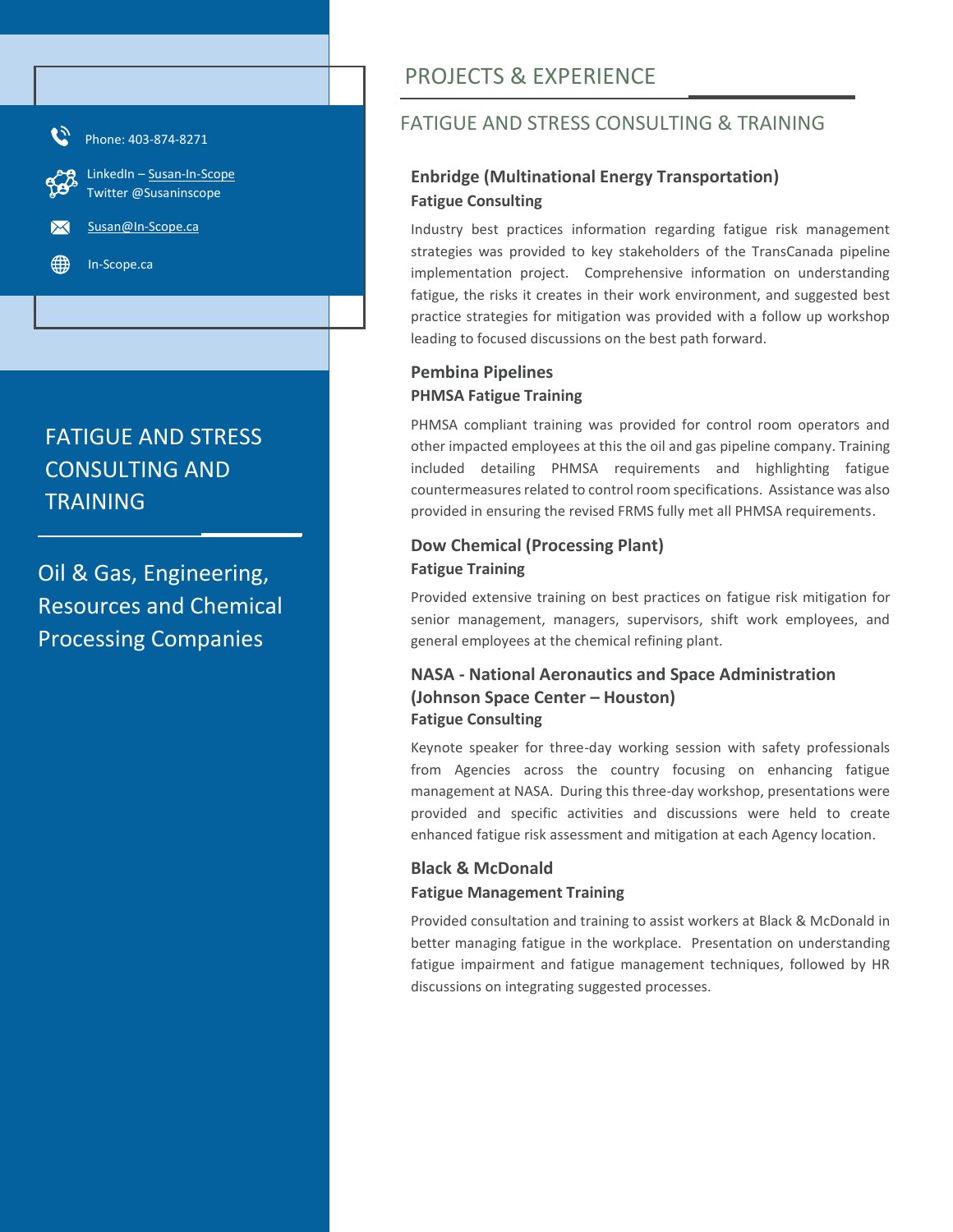

Oil & Gas, Engineering, Resources and Chemical Processing Companies

# PROJECTS & EXPERIENCE

## FATIGUE AND STRESS CONSULTING & TRAINING

### **IBEW - International Brotherhood of Electrical Workers Fatigue Training**

Provided numerous workshops and organizational support for assisting the union in working with employers in better understanding fatigue management and psychological health and safety. Comprehensive work also involved training at various nuclear plants and coal refining plants.

### **Patterson's UTI Drilling Fatigue Training**

Provided training programs and workshops to assist managers, supervisors, and workers in better understanding fatigue risks and mitigation in relation field operation in the oil and gas industry.

#### **Rockwater Energy Fatigue Training**

Provided training programs and workshops to assist managers, supervisors, and workers in better understanding fatigue risks and mitigation in relation to field operation in the oil and gas industry.

### **NASA - National Aeronautics and Space Administration (Glenn Research Center – Cleveland) (Plumbrook Research Center – Sandusky) Fatigue Speaker Presentation**

Keynote speaker for NASA safety days providing 60 to 90-minute presentations on fatigue management requirements at NASA.

### **Minto Mine Fatigue Training for Supervisors**

This complete training session provided mine supervisors the necessary skills to: understand the risks and hazards associated with fatigue, to understand the causes and effects of fatigue, and to successfully implement a 5 Level Fatigue Risk Management Plan designed to mitigate the risks of fatigue in the underground mining operations. The resource includes a training resource manual, PowerPoint presentation, and related activities.

#### **Minto Mine Fatigue Training for Workers**

This training resource focuses on teaching workers to understand that fatigue is not "just a little tired". Hazards and risks associated with working while fatigued are outlined. Workers are taught to understand the causes and effects of fatigue and are given several assessment tools to quantitatively measure fatigue levels. Mitigation strategies are clearly outlined and the steps they need to follow for the 5 Level Fatigue Risk Management Plan are detailed. The resource includes a training resource manual, PowerPoint presentation, related activities, assessment, and follow up tool box talks.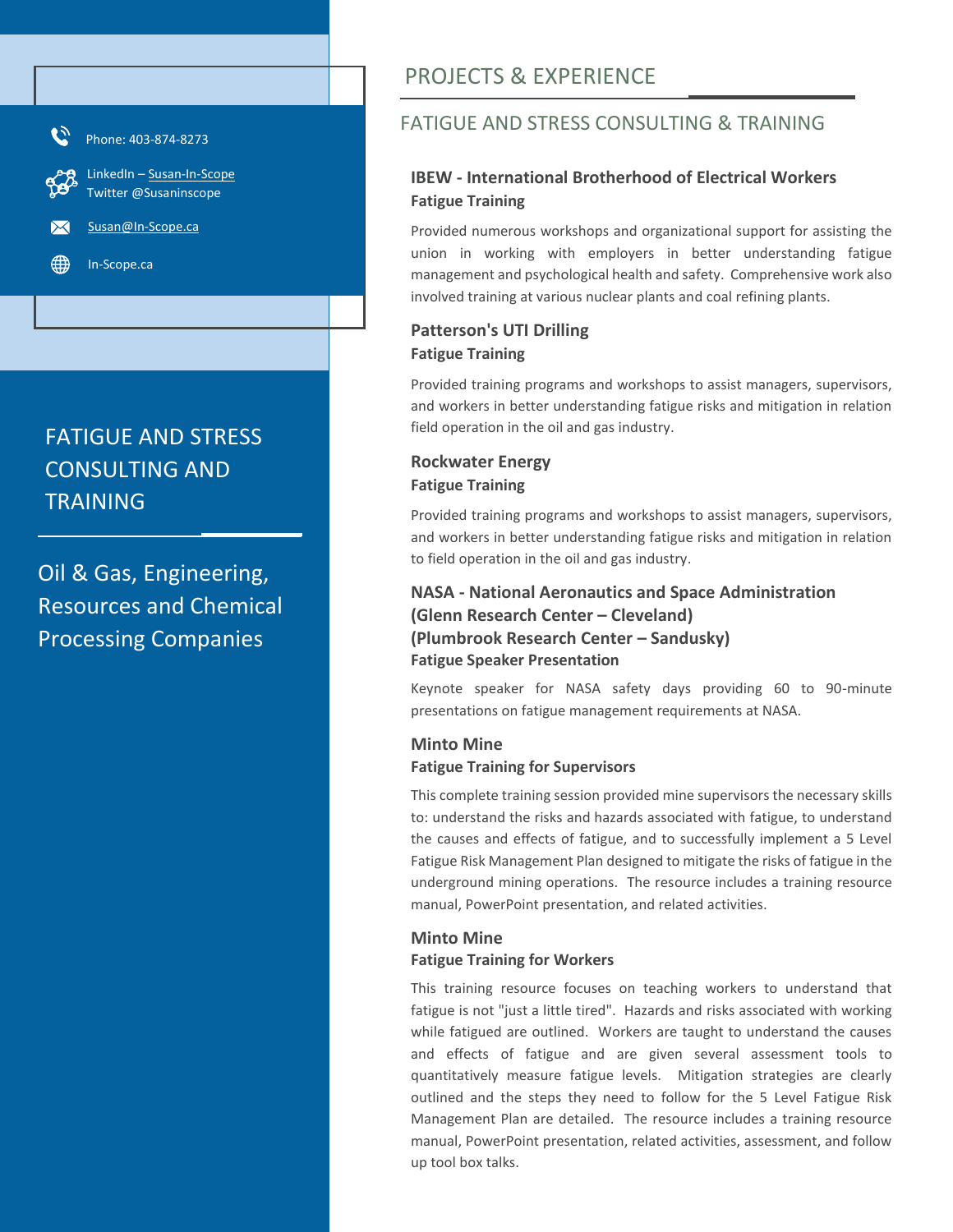

Oil & Gas, Engineering, Resources and Chemical Processing Companies

Other Industries

# PROJECTS & EXPERIENCE

## FATIGUE AND STRESS CONSULTING & TRAINING

### **IBEW - International Brotherhood of Electrical Workers – Coal and Nuclear Facilities**

#### **Fatigue Workshop Training for Workers and Supervisors**

Created a customized half day training workshop to allow supervisors and workers to understand health and safety risks associated with fatigue in the workplace. The workshop created an understanding of responsibilities, existing cultural and workplace barriers, and suggested organizational supports. It focused on empowering attendees through practical and implementable strategies designed to mitigate fatigue risks and better manage impairment concerns in the workplace.

#### **UCAR -University Corporation for Atmospheric Research Fatigue and Stress Consulting**

Provided consultation, discussions with senior leadership, and training to engineers and pilots regarding fatigue and stress mitigation for scientific field research and atmospheric testing flight.

## OTHER INDUSTRY CLIENTS

#### **Rebel Sleep foundation Fatigue Consulting**

A member of the Rebel Sleep Foundation Board of Directors and Advisory Council. Support is provided for organizational direction, sales strategies in relation to targeted clients, and consultation for Rebel clients when needed.

### **DDLC - Direct Delivery Leadership Council Fatigue Consulting**

DDLC is an Industry Association that provides support for organizations such as Pepsi, Coca Cola, UPS, DS Services, and other companies whose key operational requirements involve direct delivery transportation. Multiple workshops have been conducted to assist these industry clients in better understanding fatigue in relation to safety and operational demands. Workshop focuses have included a general understanding of fatigue risks and mitigation, key areas of operational risk, and best practice strategies for creating comprehensive fatigue risk management strategies.

#### **Penske Logistics Fatigue Consulting**

Workshops were conducted with the senior leadership team to assist them in understanding risks related to fatigue. Comprehensive information highlighting fatigue risks specific to the organization, ROI and suggested best practices was provided and used to create a comprehensive Fatigue Risk Management Strategy (FRMS).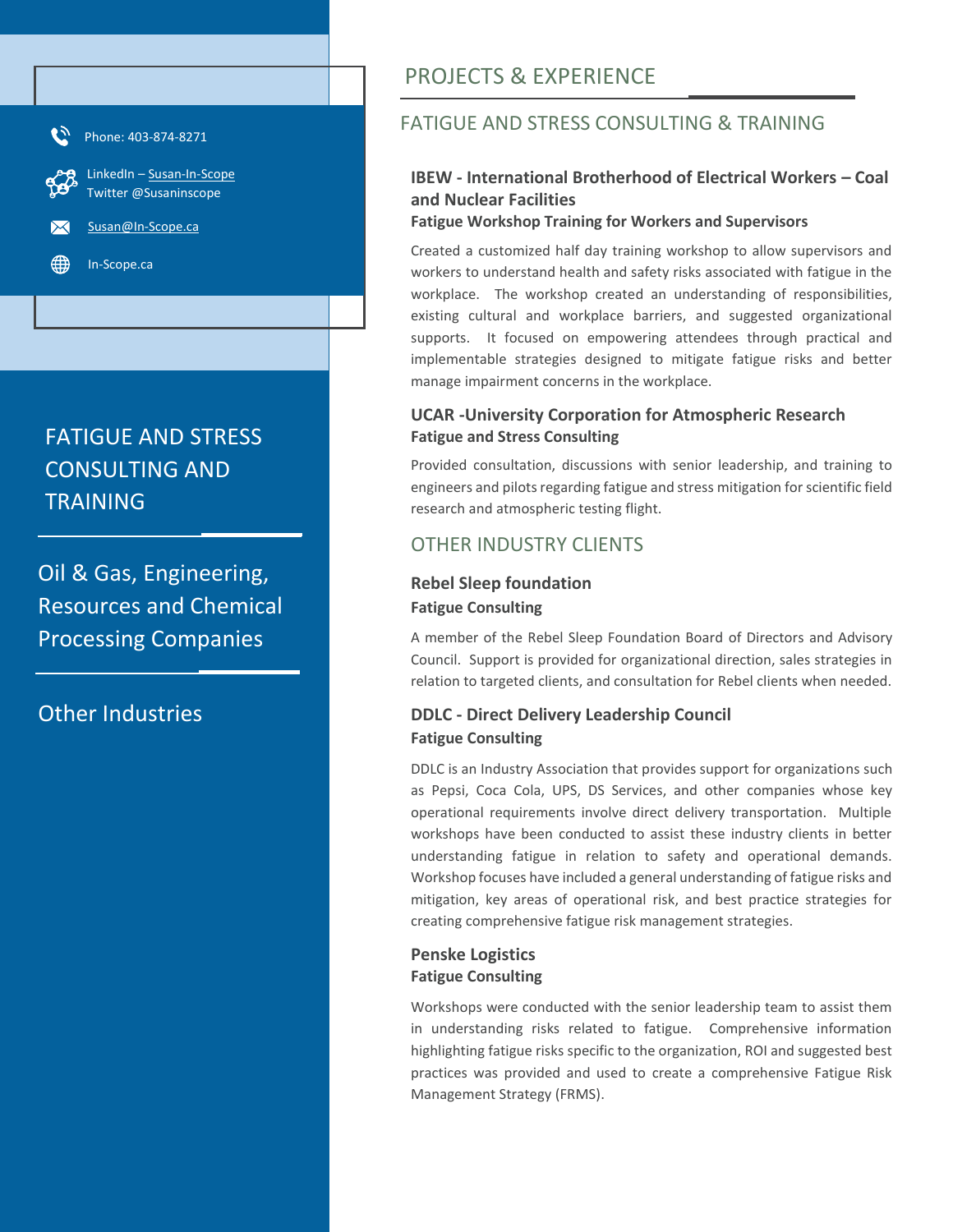

## Other Industries

# PROJECTS & EXPERIENCE

## FATIGUE AND STRESS CONSULTING & TRAINING

#### **Heartland (Healthcare) Psychological Health and Safety Consulting**

Provided consultation to Heartlands senior leadership team to assist them in understanding new harassment and violence legislation. The consultation focused on necessary organizational enhancements relating to harassment, violence, and other elements of the 13 psychosocial factors of psychological health and safety.

### **HP Hood (Dairy Processing and Distribution) Fatigue Consulting**

Worked with the organization to provide training to senior leadership, managers, and supervisors to assist them in better understanding fatigue risks inherent to their operations. An informal review of their pending fatigue risk management strategy was provided with suggestions given on how to enhance the suggested strategic approach. Resources will be provided to assist them with implementation of their FRMS.

#### **BIS Training**

#### **Online Fatigue Training Course Development**

Developed a comprehensive online training course to assist supervisors and workers in understanding and managing fatigue in the workplace. The course focuses on recognition of fatigue as a health and safety risk, basic physiology of fatigue, barriers to fatigue management, applicable legislation, and comprehensive organizational and individual fatigue countermeasures.

#### **Alcoa**

#### **Online Fatigue Training Course Customization**

Facilitated the conversion of In-Scope Solution's online fatigue management training program to be customized to Alcoa organizational requirements including rebranding, company specific policy and procedure adherence, and customization of overall information for supervisors and workers at the plant and head offices.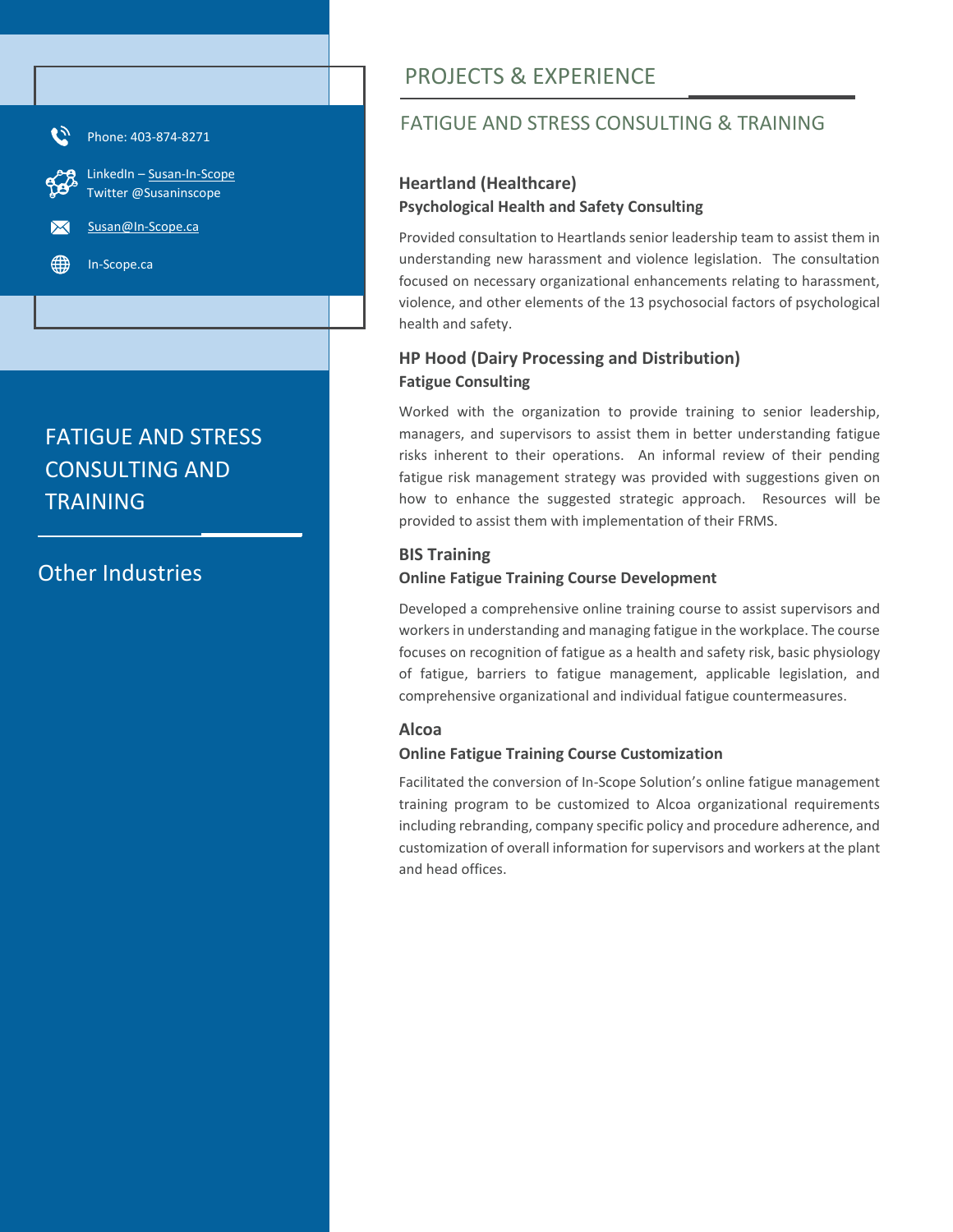

# FATIGUE POLICY **CREATION**

Oil & Gas, Engineering, Resources and Chemical Processing Companies

# PROJECTS & EXPERIENCE

## FATIGUE POLICY CREATION

#### **ICAB - International Competency Assessment Board Drafting Proposed OHS Fatigue Legislation**

Created the draft of proposed Fatigue Legislation that was reviewed for the Alberta Occupational Health and Safety Code. This legislation draft was accompanied by a 'sample' Industry Best Practice on Fatigue for the O&G and Mining Industries. This extensive Fatigue Industry Best Practice document was designed to show the type of industry practices that could be used to support the Legislation should it be adopted. Legislation passed first review but stalled in government channels during consideration of enactment.

### **Canadian Oil and Gas Industry Fatigue Guiding Principles Agreement Development**

Created original draft of the Fatigue Guiding Principles Agreement for the Canadian Oil and Gas Industry based on collaborative input from a key O&G Safety Association Industry Initiatives Team and the Fatigue Steering Committee, as well as formal feedback gathered from the Industry Input and Engagement Workshop on Fatigue. This Guiding Principles Agreement was later approved by the Fatigue Steering Committee and ratified by the six key trade associations for the Canadian Oil and Gas Industry.

### **Capstone Mining Corporation Fatigue Variance Negotiation**

Worked with a major mining company to negotiate a variance with the Yukon Workers Compensation Health and Safety Board (YWCHSB). This company was the third mine to apply for this government variance from the strict new provincial fatigue-based HOS legislation recently put into place and the first to successfully achieve the variance. Facilitated meetings with both the senior mine management team and the Yukon government were critical to developing collaborative understandings to allow negotiations to remain positive and be successful.

#### **Energy Safety Canada Fatigue Steering Committee Project Manager**

As the direct liaison for the Fatigue Steering Committee, responsibilities included organizing and developing all key Fatigue Steering Committee initiatives in collaboration with the industry committee chair. Committee work incorporated multiple committee presentations and creation of the Fatigue Strategy Summaries, the Fatigue Strategy Initiatives, the Fatigue Strategy Alignment, and the Committee project plan.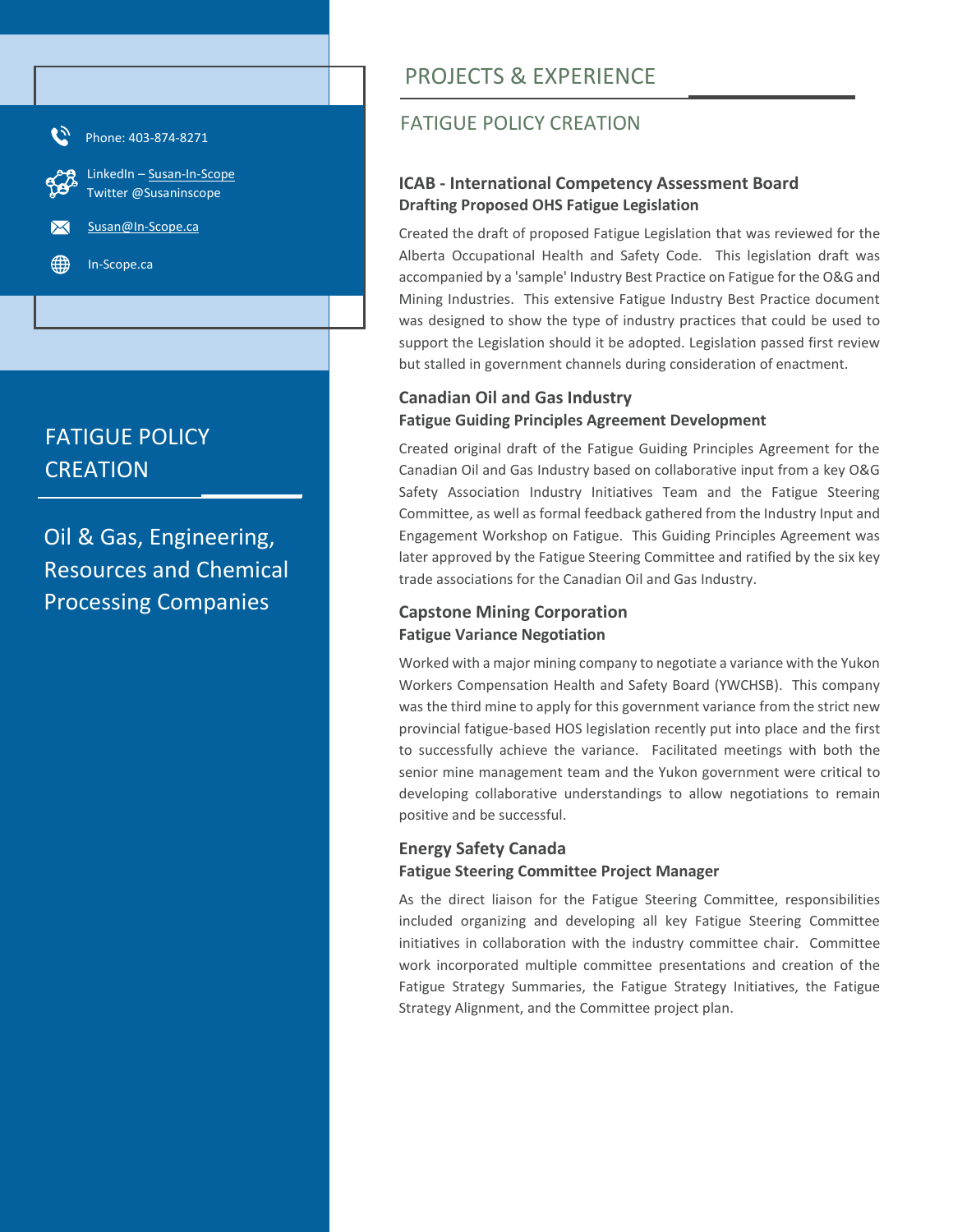

# FATIGUE AND STRESS INDUSTRY ASSOCIATION **GUIDANCE**

Oil & Gas, Engineering, Resources and Chemical Processing Companies

# PROJECTS & EXPERIENCE

### FATIGUE & STRESS INDUSTRY ASSOCIATION GUIDANCE

#### **Industrial Occupational Safety & Health Association (IOSH was formerly known as the Petro-chemical Safety Council) Fatigue Industry Best Practice Guideline Development**

Guided the association through the development of the fatigue management industry best practices document. This best practice guideline is designed for upstream oil and gas and resource extraction industries, providing standards and guidance on how to best assess fatigue risks and implement comprehensive fatigue mitigation.

### **Energy Safety Canada Industry Input and Engagement Workshop on Fatigue**

Initiated, organized and co-facilitated the Industry Input and Engagement Workshop on Fatigue that gathered key decision makers in the Canadian Oil and Gas Industry to provide policy input into O&G Industry Fatigue Risk Management Strategies. This invitation only workshop was attended by executive level decision makers (CEO and VP level of major industry corporations), key representatives of the 6 trade associations, and members of the Fatigue Steering Committee.

#### **Industry Work for Best Practices on Fatigue Management**

Worked directly with a variety of industry groups and associations to facilitate understandings and industry guidelines in association with fatigue management. Although some industries did not move forward, work was done with other groups to create an understanding of the associated issues regarding fatigue management. Work was often then conducted to assist in building consensus regarding industry standards and guidelines. Strategies and tools were then created to assist the industry in helping individual organizations implement the newly developed standards. Industries worked with include:

- **DDLC - Direct Delivery Leadership Council**
- **AMTA - Transportation Industry Association**
- **AHSA - Alberta Hospitality Safety Association**
- **ACSA - Alberta Construction Safety Association**
- **AMHSA Alberta Municipal Health and Safety Association**
- **AOHNA - Alberta Occupational Health Nurses Association**
- **AGLC - Alberta Gambling and Liquor Commission**
- **CEPA - Canadian Energy Pipeline Association**
- **AOSSA - Alberta Occupational Safety Auditors Association**
- **CAGC – Canadian Association of Geophysical Contractors**
- **MHSA - Manufacturers' Health & Safety Association**
- **SSNS - Safety Services Nova Scotia**

**Psychological Health and Safety Best Practice Support**

• **IOSH - Industrial Occupational Safety & Health Association**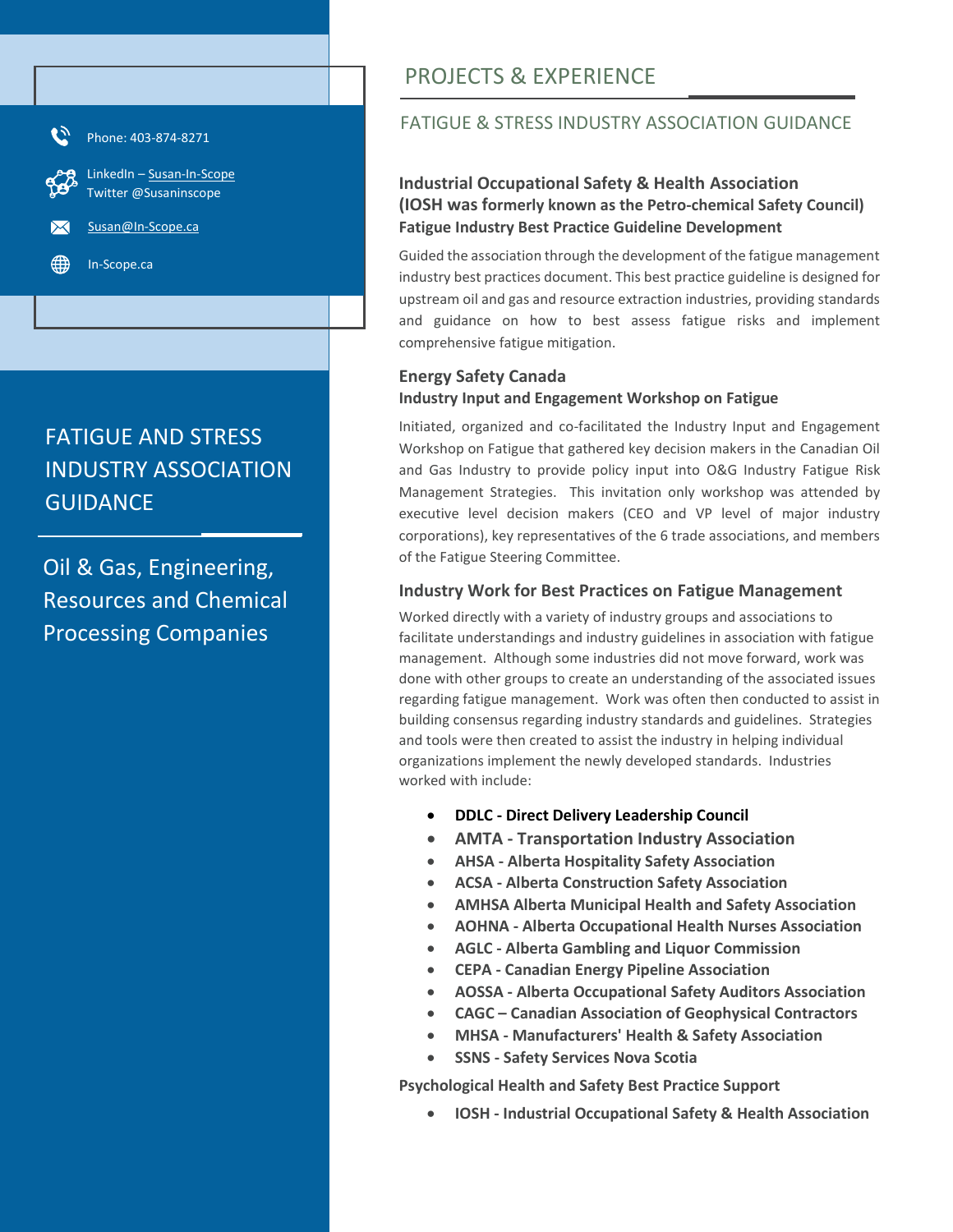Phone: 403-874-8271 LinkedIn – [Susan-In-Scope](http://www.linkedin.com/in/susan-in-scope) Twitter @Susaninscope [Susan@In-Scope.ca](mailto:Susan@In-Scope.ca) In-Scope.ca

# RESEARCH AND INDUSTRY REPORTS

Oil & Gas, Engineering, Resources and Chemical Processing Companies

Other Industries

# PROJECTS & EXPERIENCE

### RESEARCH AND INDUSTRY REPORTS

#### **Pason Systems: Integrated Drilling Data Solutions O&G Industry Benchmarking on Fatigue Management**

Conducted research examining fatigue management practices of industry peers for an O&G service company client. Information gathered on current and best practices regarding fatigue management was utilized to assist in designing targeted fatigue control solutions for identified fatigue risk exposures.

#### **Energy Safety Canada Fatigue Research**

Completed a multiphase research project in preparation for the Industry Input and Engagement Workshop on Fatigue. Research included current scientific and industry research on fatigue and review of over 50 industrybased fatigue reports, with special focus placed Fatigue Risk Management Strategy (FRMS) policies from other industries. A straw document of components of other industry FRMS was completed and shared with industry. A summary of key findings was presented to executive level decision-makers, key industry association representatives, as well as members of the Fatigue Steering Committee.

#### **Energy Safety Canada Pump Jack Safety Research**

Conducted extensive industry background research regarding pump jacks in the Western Canadian Sedimentary Basin. Initial research included multiple industry interviews, two days of Lufkin Pump Jack Training School, discussions with OHS specialists, and training instructor interviews. Research assessed applicable legislation across Alberta, BC, and Saskatchewan. This research was used to create the Beam Pump Safety Project, Initial Fact-Finding Report and to complete the Beam Pump Safety Project phase one onsite safety assessments. Follow up research included interviews with beam pump manufacturer and with multiple producer (CAPP) and service provider (PSAC) company representatives.

#### **Bow Valley College**

**Report on OHS Educational Landscape and Key Stakeholder Needs** Conducted an extensive employer survey and developed an in-depth analysis and research report on the current state of the health and safety profession and OHS education. The project focused on providing complete industry analysis for a proposed new continuing education program.

#### **ICAB - International Competency Assessment Board Technical Paper**

Created a technical paper designed on illustrating rationale and methodology of competency assessments for the client's executive level clientele. That paper focused on explaining the assessment methodology, interpretation, competency development, and data utilization of the client's international regulatory assessment process.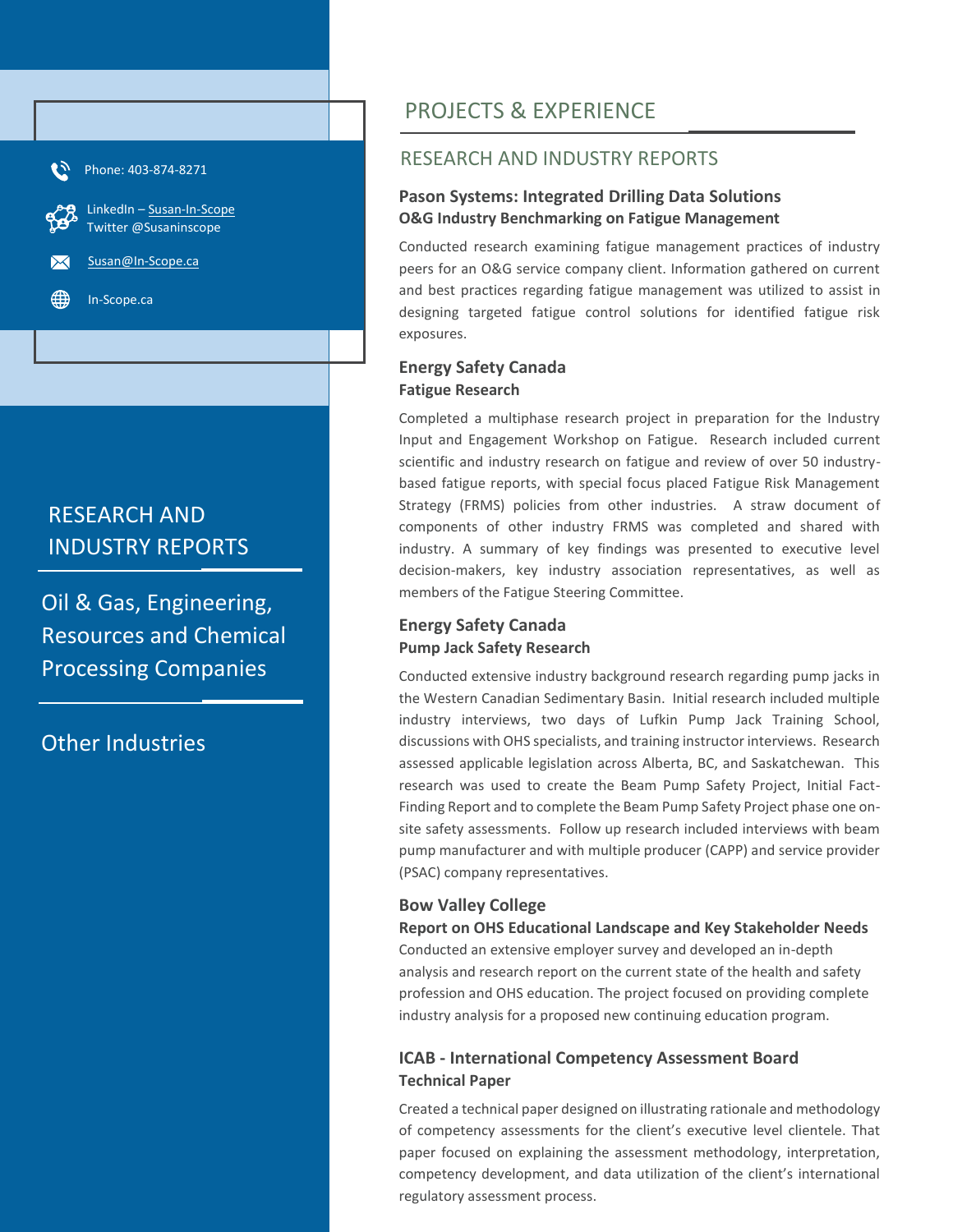

# PROJECT MANAGEMENT

Oil & Gas

# PROJECTS & EXPERIENCE

## PROJECT MANAGEMENT

### **Energy Safety Canada Fatigue Portfolio Project Management**

Managed the Fatigue Portfolio including all communications with a large O&G industry association advisory committee (board of directors) regarding portfolio initiatives and progress. The key fatigue related industry initiatives developed within this portfolio were 3 industry focused workshops attended by over 180 industry representatives, creation of the 2012 Fatigue Strategy Initiatives, leading initiatives with the Fatigue Steering Committee, and development of the Fatigue Guiding Principles Agreement.

#### **Creative Sentencing Grant Project Beam Pump Safety Project Management**

Managed this project from writing the initial Creative Sentencing grant proposal submission, to the complete development of the comprehensive three phase project. Project work also included creation of the project charter, executive summary, GANTT timeline, and all related project strategy and documentation. Completed initial industry research, coordinated site visits for a variety of consultants working on the project, and completed pump jack on-site safety assessments. Phase two of this project will include liaisoning with a development committee focused on creating an industry guideline on beam pump safety.

### **Community Development Trust Fund Grant Project Management**

Management of this project included liaisoning with key government representatives, supervising the translation of several Guides to Safe Work documents into both Spanish and French, supervising industry review of multiple O&G Industry Guideline and Industry Recommended Practice documents to better understand industry response and usage of these important guidelines. A 350-page final report and comprehensive audit were submitted to Alberta Human Services to successfully complete this grant project.

### **Energy Safety Canada Project Management for Industry Guideline Development**

Provided project management for the guideline development and revision work for the following Canadian Oil and Gas Industry guidelines: Fatigue Guide for Employers, Fatigue Guide to Safe Work (for workers), Slips, Trips and Falls Guide to Safe Work (for workers), Return to Work Employers Guide.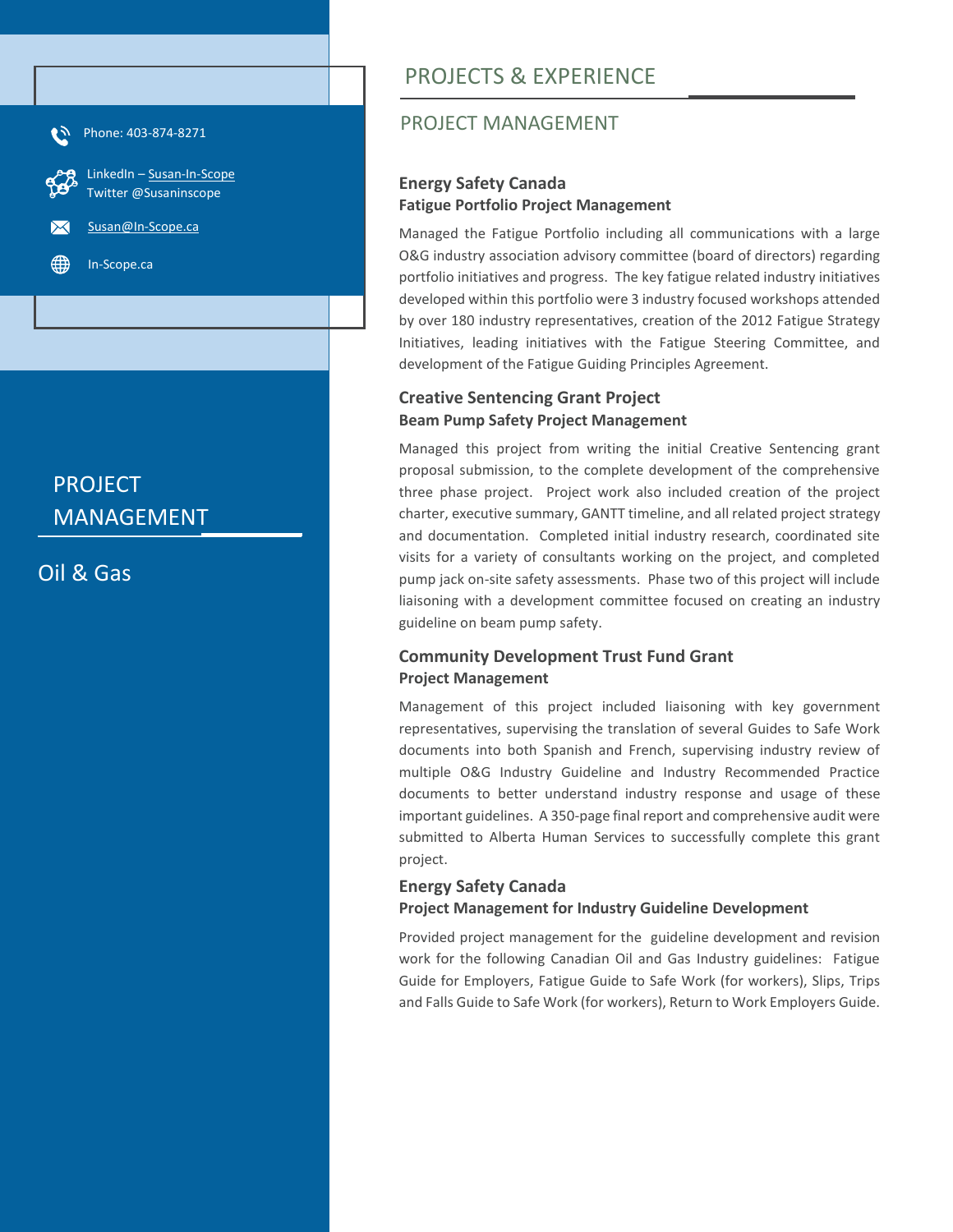

# ON-SITE SAFETY ASSESSMENTS & AUDITS

Oil & Gas, Engineering, Resources and Chemical Processing Companies

# PROJECTS & EXPERIENCE

## ON-SITE SAFETY ASSESSMENTS & AUDITS

#### **Copper Mine Site On-Site Fatigue Risk Assessment**

Conducted a two-day fatigue hazard assessment at a large copper mine site. This hazard assessment reviewed the following fatigue risk factors: mental and physical work demands, work scheduling and planning, environmental conditions and individual and non-work factors. Risk assessment results were graphed and quantified and presented to both senior mine management and the Yukon government (YWCHSB). Results were used to create the 5 Level Fatigue Risk Management Plan.

### **Pump Jack Industry Safety On-Site Safety Assessment**

On-site safety assessments focused on a formal hazard assessment and task analysis of industry safety practices for work on and around pump jacks. Site visits to 16 worksites across three provinces were conducted with 6 prime contractors and 9 service provider companies. Over 59 worker interviews and 12 supervisor interviews were conducted. Field notes and photo logs from the worksites visited were used to create the Occupational Health and Safety Risk Assessment Final Research Report and to present findings to the Beam Pump Safety Guideline Development Committee.

### **Suncor (In Situ Mining and Processing Facilities) On-Site Safety Audit**

Participated in a large-scale audit focused on assessing health and safety standards currently employed at the Suncor facilities. The audits focused on health and safety management programs and systems in relation to audit protocols. Assessment was provided on fatigue and psychological health and safety issues and processes that aligned with audit scope.

### **Certified External COR Auditor: AASP & AMHSA Multiple Safety Audits**

Certified as an External Auditor with an initial certification score of 98%. Recent audit participation includes BP - a large oil and gas company (500 employees), North Star - an international hydrovac company (auditing 7 locations across Alberta, Saskatchewan, and Manitoba); Leon's - a national furniture retailer (with 5 locations across Alberta and over 600 provincial employees); Sobey's - a national grocery and liquor chain (over 1000 national locations with almost 20 visited in Alberta); Trophy Foods - a local food manufacturing company (150 employees); and University of Calgary - a postsecondary institution (1500 employees).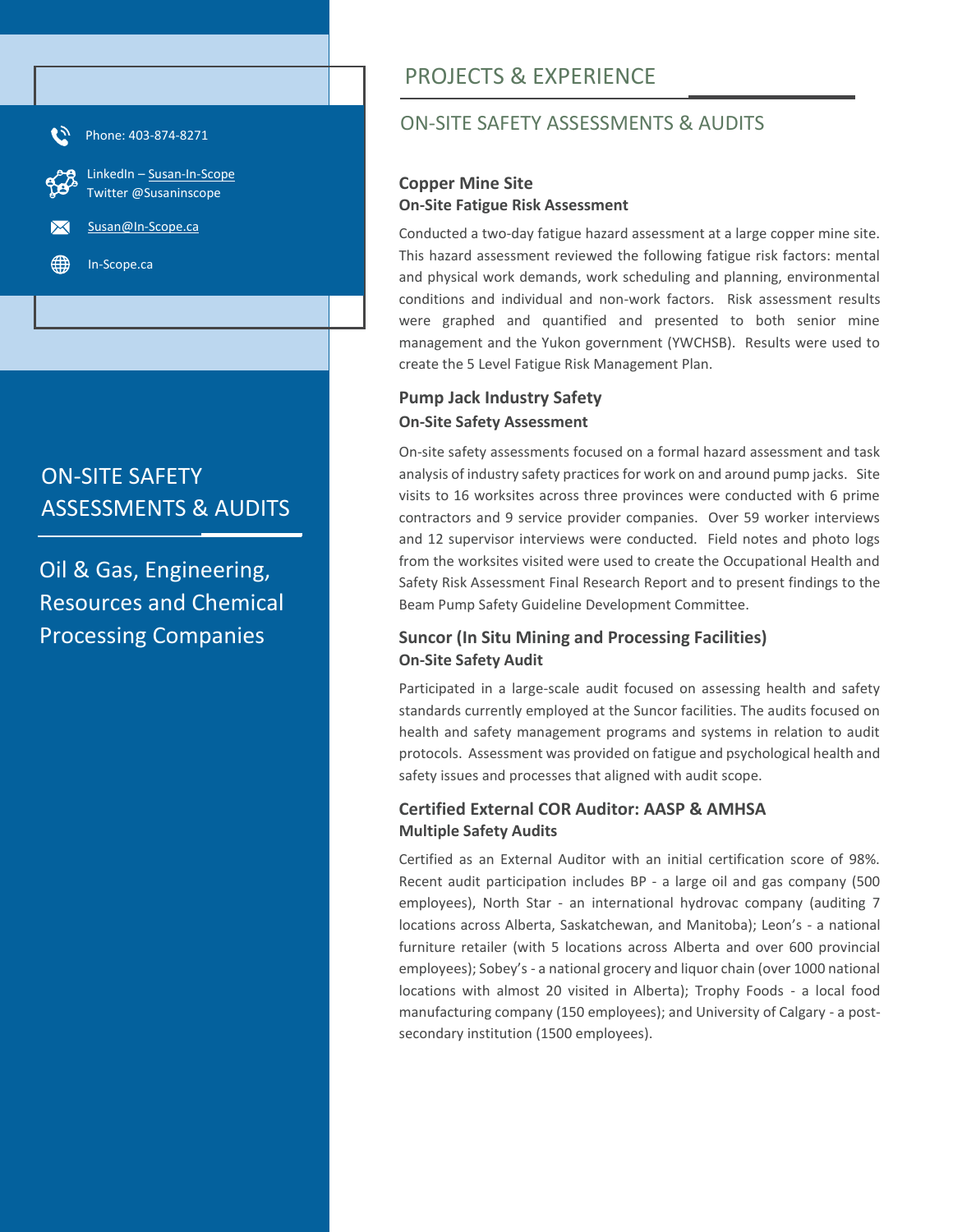

# UNIVERSITY COURSE DEVELOPMENT & **INSTRUCTION**

Post-Secondary Institutions

# PROJECTS & EXPERIENCE

## UNIVERSITY COURSE DEVELOPMENT & INSTRUCTION

#### **Psychological Health and Safety Course Development University of Alberta**

Developed the conceptual design, content, textbook resource and instructional activities for the University of Alberta's Psychological Health and Safety Course. The course provides needed background information and practical strategies to assist safety professionals in managing mental health and illness in the workplace. The course was expanded after the first year from a seminar course to an integrated part of the core certificate curriculum and one of three courses in a specialty certificate in Health and Wellness.

#### **Fatigue and Stress Management Course Development University of Calgary**

Developed curriculum and full course program to assist health and safety professionals in better understanding and managing the unique human factor risks of fatigue, stress, and psychological health and safety. This course currently runs for 39 synchronous instructional hours or for 10 weeks of asynchronous course instruction. It includes presentations, reading modules, and video support content, with formal and informal assessments integrated throughout.

#### **Psychological Health and Safety Course Development University of New Brunswick**

Developed curriculum and asynchronous instructional resources for the University of New Brunswick's OHS Advanced Diploma Program. Developed the initial course design, researched background and created course content for *Psychological Health and Safety 4121*. Courses include 39 hours of instruction time, activities, 3 formal assessment measures with two concluding projects/assignments.

#### **Fatigue Management for OHS Course Development University of New Brunswick**

Developed curriculum and asynchronous instructional resources for the University of New Brunswick's OHS Advanced Diploma Program. Developed the initial course design, researched background and created course content for *Fatigue Management 4271*. Courses include 39 hours of instruction time, activities, 3 formal assessment measures with two concluding projects/assignments.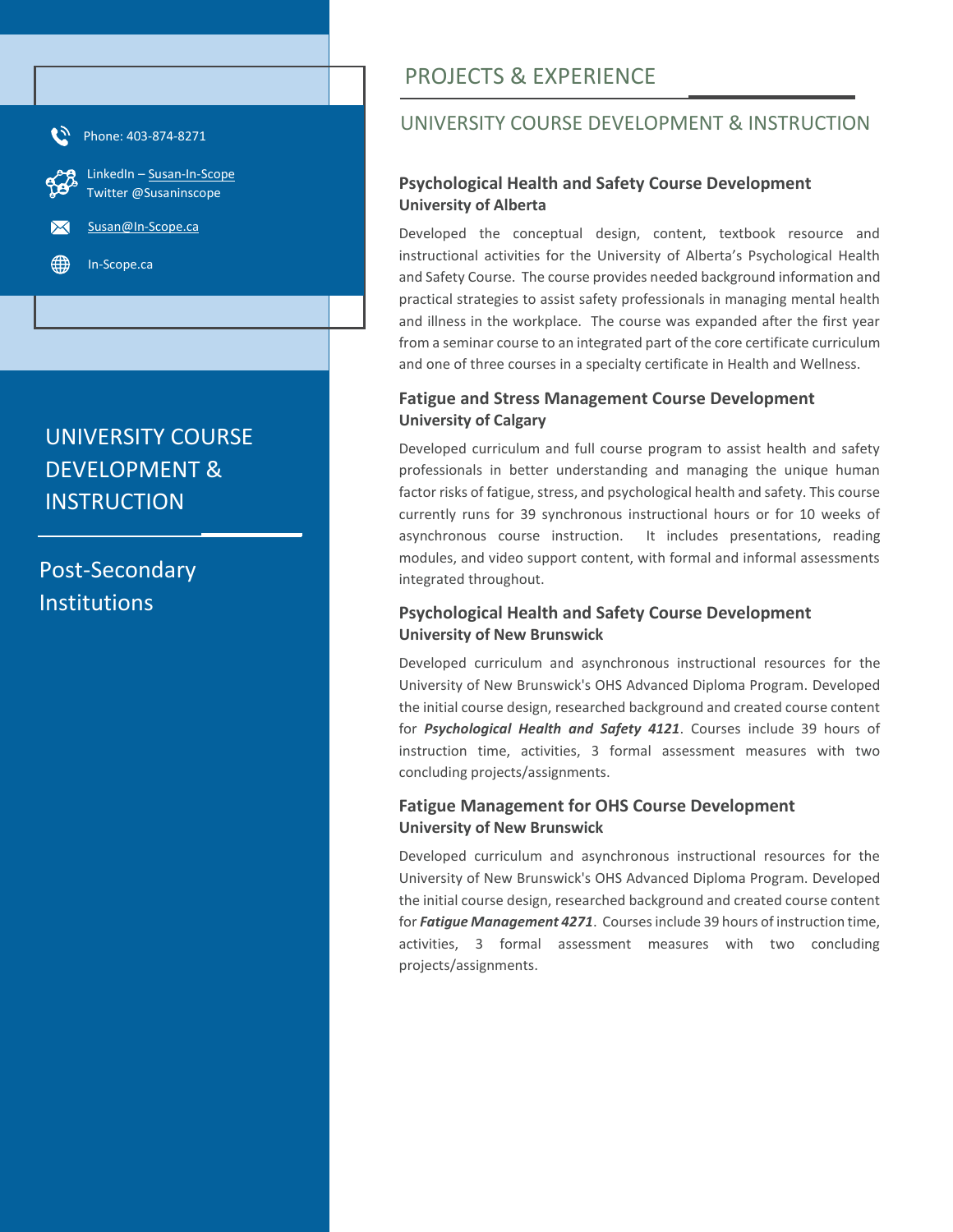

# UNIVERSITY COURSE DEVELOPMENT & **INSTRUCTION**

Post-Secondary Institutions

# PROJECTS & EXPERIENCE

### UNIVERSITY COURSE DEVELOPMENT & INSTRUCTION

#### **Instructional Support University of Alberta**

Instructor for the University of Alberta in their Faculty of Extensions Occupational Health and Safety Program. Currently instructing Psychological Health and Safety, Introduction to Health and Safety Systems, and Management of Health and Safety Systems.

#### **Instructional Support University of Calgary**

Created the Fatigue and Stress Management course for HSE Professionals for the University. The course will run both online and in class and will be offered two or more times a year. The course provides needed background information and practical strategies to assist safety professionals in managing stress and fatigue in the workplace.

#### **Instructional Support University of New Brunswick**

Instructing for the University of New Brunswick's online Occupational Health and Safety Certificate and Advanced Diploma Program. Provide instructional support for Fatigue Management, Psychological Health and Safety, Safety Management Systems, Effective Communication, Human Performance Leadership, and Effective Workplace Training. The OHS program is an asynchronous online learning environment attended by students in Canada and internationally who are interested in developing professional skills and knowledge in health and safety.